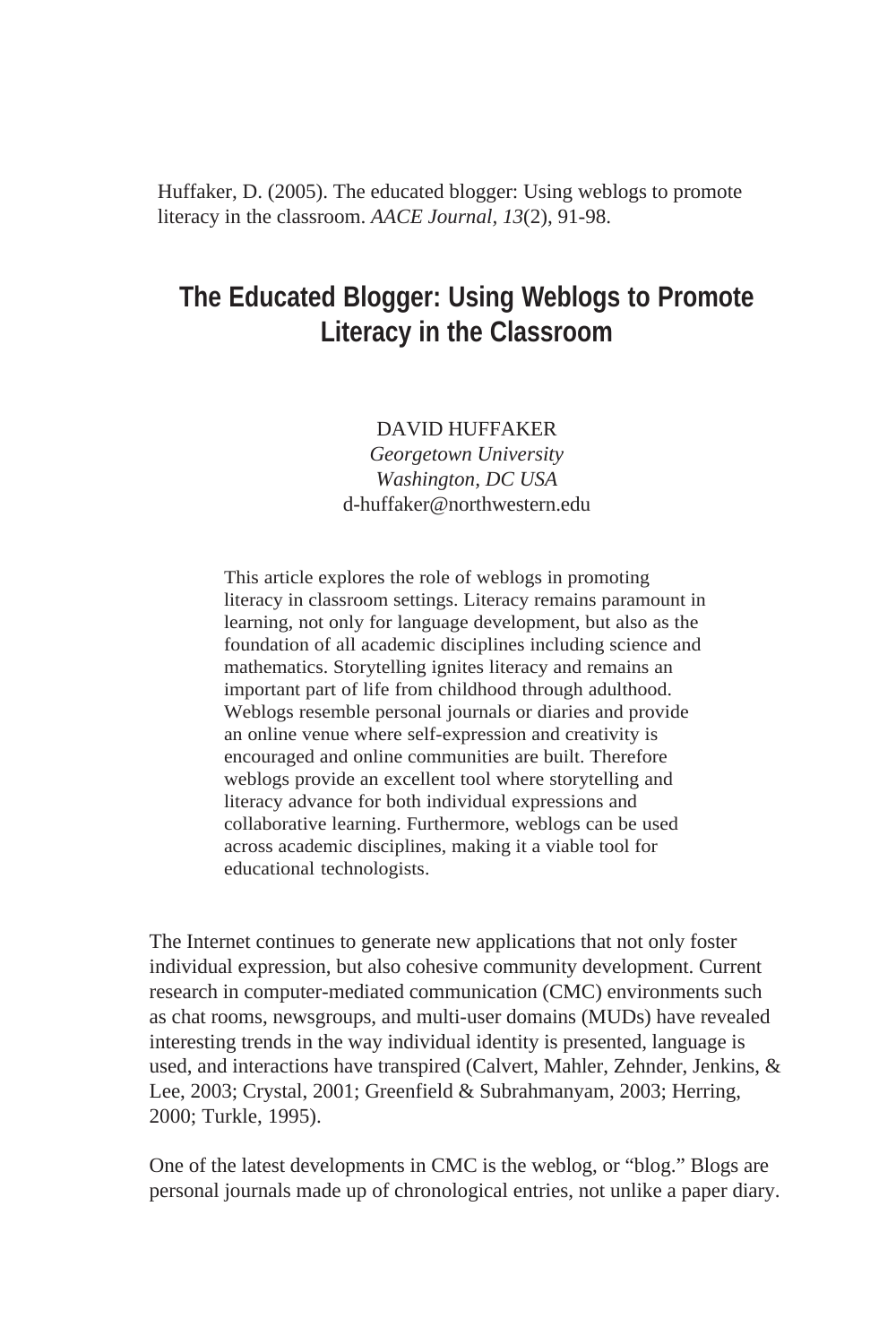## *Association for the Advancement of Computing In Education Journal*, *13*(2)

The features of a blog include *instant publishing* of text or graphics to the Web without sophisticated technical knowledge, ways for people to provide *comments* or feedback to each blog post, the opportunity to *archive* past blog posts by date, and *hyperlinks* to other bloggers. These features not only distinguish blogs from other forms of CMC, they provide new opportunities for people to present and express themselves online.

Adolescents make up a large part of the community of bloggers, often referred to as the blogosphere. *Perseus Development Corporation*, for instance, finds 51.5% of all blogs are being developed and maintained by ages 13–19 (Henning, 2003). A similar study finds that 40.4% of blog authors are under age 20 (Herring, Scheidt, Bonus, & Wright, 2004). A visit to the statistics page of *Livejournal.com*, one of the most popular bloghosted web sites, discloses the largest distribution of blog authors also falls below age  $20<sup>1</sup>$ .

Because blogs seem so popular with the youth, it is hard to ignore the implications for educational technology. Can blogs enhance learning environments? Can they be used in classroom settings? This article hypothesizes that blogs can be an important addition to educational technology initiatives because they promote literacy through storytelling, allow collaborative learning, provide anytime-anywhere access, and remain fungible across academic disciplines.

To justify this hypothesis, this article will proceed as follows: First, it will look at the importance of literacy in children and adolescent development. Next, it will juxtapose storytelling as a catalyst for advancing literacy. Third, it will explore ways in which blogs can be used in the classroom for both individuals and groups, and across several disciplines. It will also demonstrate some examples already in use in classroom settings. Finally, this article will conclude with recommendations and future research implications.

## **THE IMPORTANCE OF LITERACY**

Reading and writing provide the foundation of education, and the basic requirements for all academic disciplines, including mathematics and science (Cassell, 2004). Reading and writing are often referred to as *verbal literacy*, and children begin developing this skill even before entering school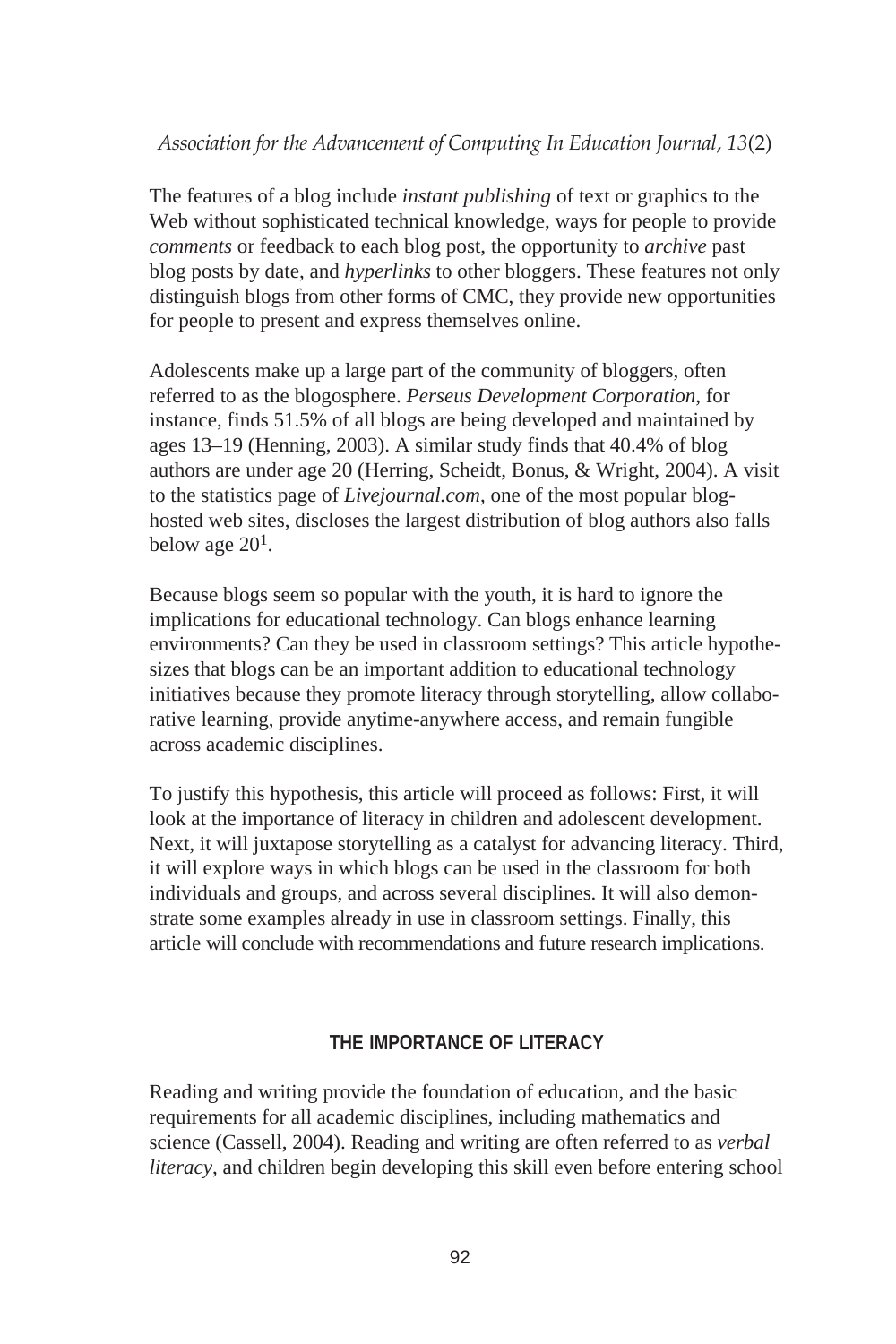(Huffaker, 2004). Verbal literacy remains paramount for success throughout life—from the beginnings of education to the future employment of adults (Cassell, 2004). Therefore, its attention in educational environments will continue to take precedent for administrators, policy makers, parents, and teachers.

Technology has added a new type of literacy to consider. Sometimes referred to as *digital fluency*, this type of literacy refers to the ways people become comfortable using technology as they would any other natural language (Huffaker, 2004). Some scholars suggest digital fluency will be another prerequisite for sociability, lifelong learning, and employment opportunities (Resnick, 2002). The uses of educational technology have a two-fold advantage: they can promote the types of literacy traditionally encouraged in learning, as well as the digital fluency needed to prosper in the digital age.

Blogs represent a perfect medium for literacy. Authors must read and write as they would on paper, while increasing their comfort with computers and the Internet. Because blogs do not *require* exceptional technical skills, but still offer the opportunity to "tinker" using web programming languages for customization, blogs remain equitable for all age groups and both genders, and still provide a medium for learning programmatic skills.

## **THE ART OF STORYTELLING**

Storytelling can be considered as the first steps to developing literacy (Huffaker, 2004). The practice of telling stories allows children's language and reading skills to grow (Bransford, Brown, & Cocking, 1999). This may begin when a child and parent sit together to read a bedtime story, or when the three-year-old recounts the day spent with the grandparents. These stories, whether fictional, autobiographical or anecdotal, give rise to more mature narratives (Bransford et al.).

Storytelling does not end in childhood. Children, adolescents, and adults alike may find that stories help in understanding the world around them, and create or sustain relationships and contexts among peers. Stories also help children and adults express experiences and feelings in an engaging and entertaining way (Denning, 2001). Most importantly, it provides a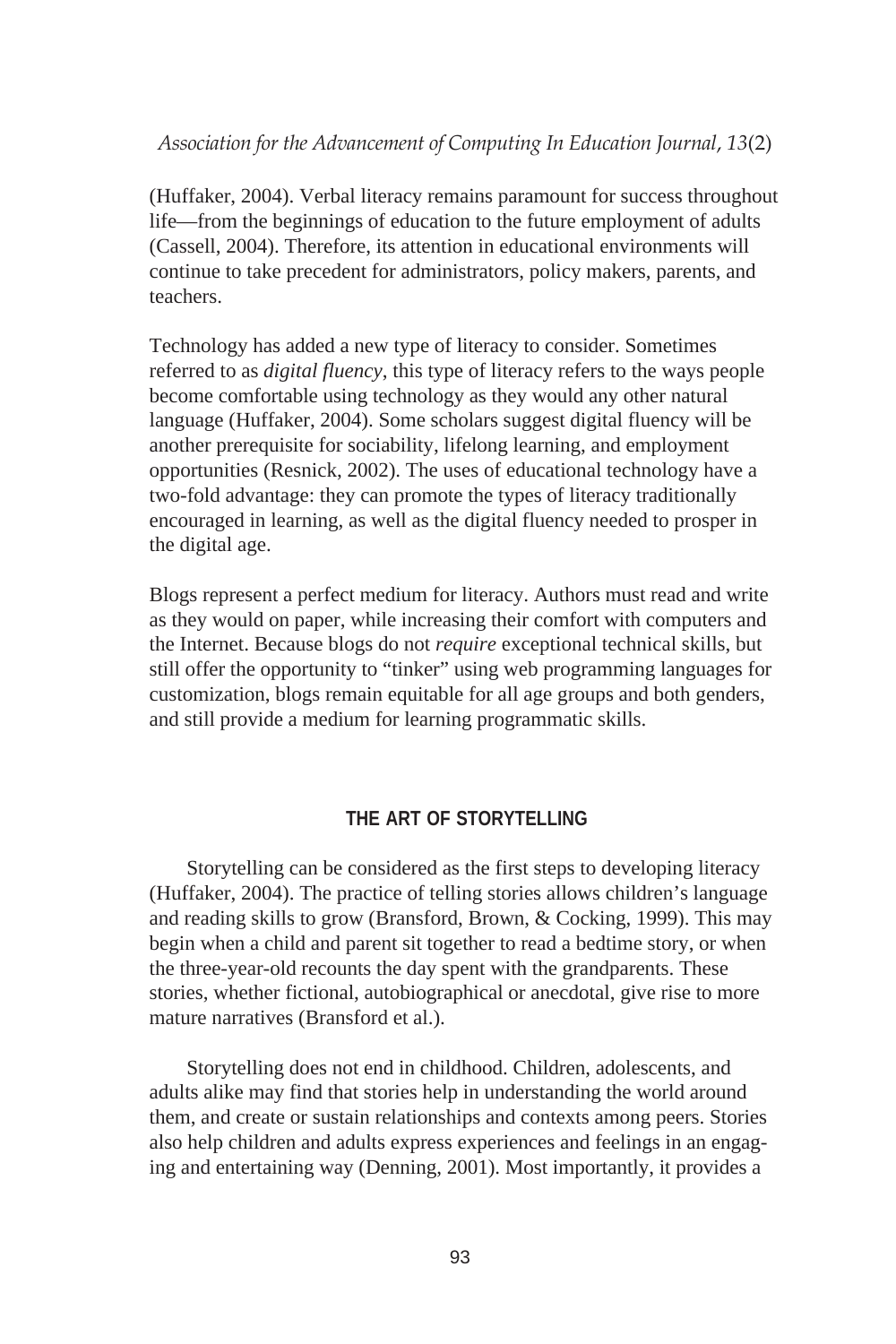way to exercise imagination and explore creativity in language use (Cassell & Ryokai, 2001), a discovery process that advances literacy and language development.

Storytelling does not have to take place in oral situations alone. Reading and writing can be a venue for an author to tell stories while increasing verbal literacy. Using the Internet to communicate allows an author to use verbal literacy while extending digital fluency. Because storytelling is a selfinitiating and self-sustaining way to advance literacy, its implementation in educational settings is an important consideration.

#### **BLOGS IN THE CLASSROOM**

Weblogs are an excellent way to fuse educational technology and storytelling inside the classroom and beyond school walls. Because their format is similar to a personal diary, where recounting tales and autobiographical events is prevalent, blogs provide an arena where self-expression and creativity is encouraged. Its linkages to other bloggers establish the same peer-group relationships found in nonvirtual worlds. Its "underdetermined" design, where a system is engaging, yet intuitive and easy to learn (Cassell, 2002), makes it equitable for many age groups and both genders, and simple for teachers to implement. Being situated within the Internet allows bloggers to access their blogs anywhere and anytime an Internet connection is available, an opportunity for learning to continue outside the classroom.

Blogs are both individualistic and collaborative. Blogs promote selfexpression, a place where the author can develop highly personalized content. Yet blogs connect with an online community—bloggers can comment and give feedback to other bloggers, and they can link to fellow bloggers, creating an interwoven, dynamic organization. In the classroom, students can have a personal space to read and write alongside a communal one, where ideas are shared, questions are asked and answered, and social cohesion is developed.

Blogs can be multidisciplinary. Because reading and writing can be used in a variety of academic contexts, blogs are fungible across disciplines. Storytelling should not be relegated to language arts alone—students can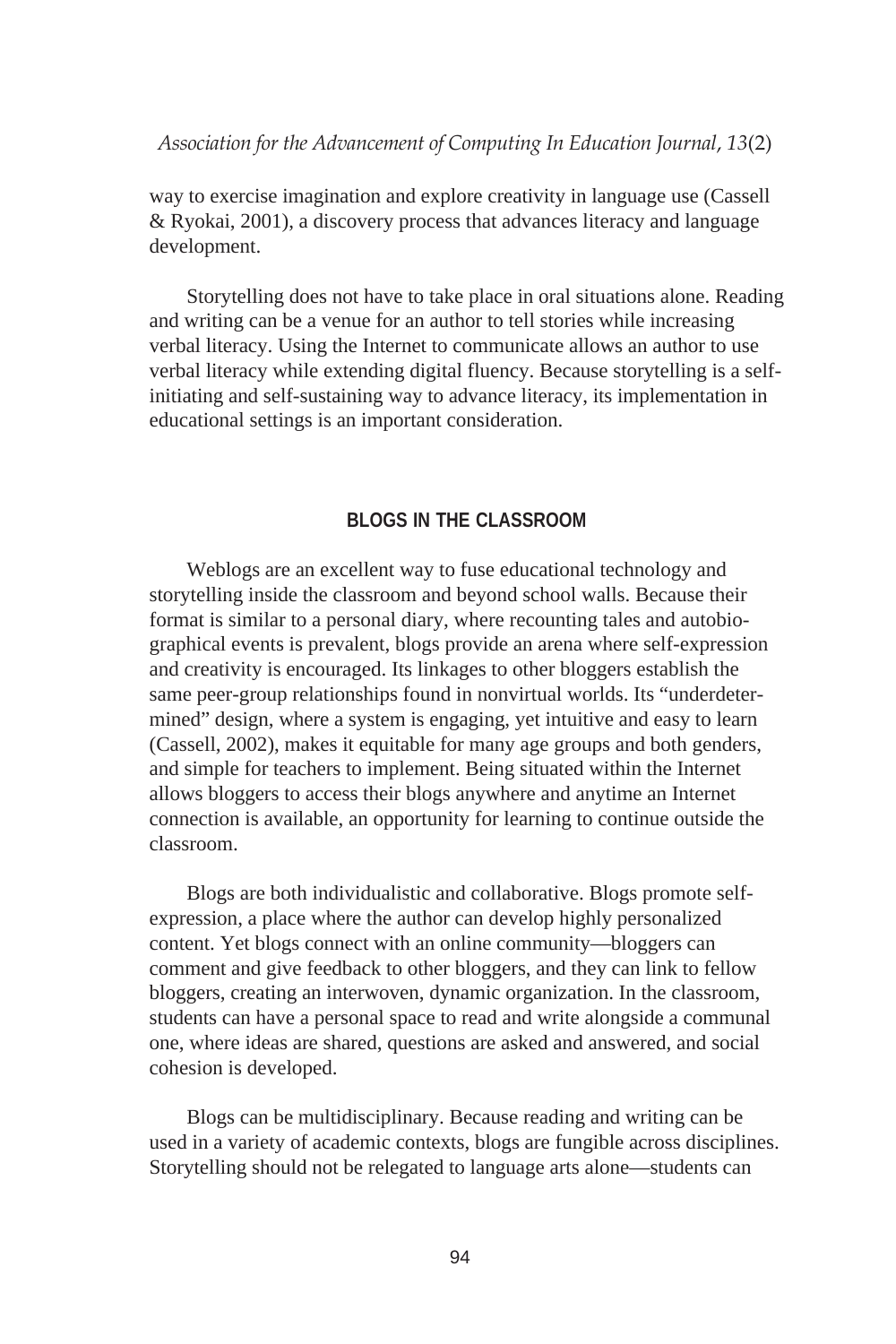express their perceptions on any number of subjects. A science class, for instance, can give rise to an exchange of lessons learned after a scientific experiment. A discussion of fundamental concepts in mathematics could help students understand the logic behind the formula. Nonfictional stories can help students situate themselves in a particular historical or humanities context. A global blog could truly introduce students to international culture or politics. In short, any discipline can use blogs to approach a style of *meta-learning*, where concepts or contexts are discussed and articulated in both a personalized and group exchange, and ideas are built on previous educational content.

#### **EXAMPLES OF BLOGS IN PRACTICE**

Will Richardson's *weblogg-ed.com* collects information and dialogue on implementing weblogs in the classroom. Richardson, a teacher at Hunterdon Central Regional High School in New Jersey, uses blogs for both a journalism class and a literature class. In the journalism class, students collect news stories to write about and then edit each other's work. In the literature class, students comment and critique class readings. For Richardson, blogs allow his students to be more aware of their writing and their audience (Kennedy, 2003).

Blogs can be used in many different age groups. J.H. House Elementary School in Conyers, Georgia uses a  $b \log^2 t$  to encourage writing for thirdgraders. The teachers use to blog to spotlight select writings of children. Similarly, Buckman Arts Magnet Elementary School<sup>3</sup> in Portland, Oregon uses blogs to create a portal for all classrooms. The blog links among each teacher, showcasing photographs, student artwork, and classroom news.

Blogs can extend past individual schools as well. The Galileo Academy of Science and Technology sponsors a *Li-Blog-ary*4, where research, reading and writing is promoted using blog software. Li-Blog-ary staff find blogs to be an effective tool in promoting literacy because of the effortless deployment and maintenance issues of blogs, as well as the focus on content, collaboration, and documentation of completed tasks<sup>5</sup>.

Blogs can be an effective tool for teachers. The *Entry Year Teacher / Mentor Blog*, for instance, uses a blog to "document, reflect, plan, mentor,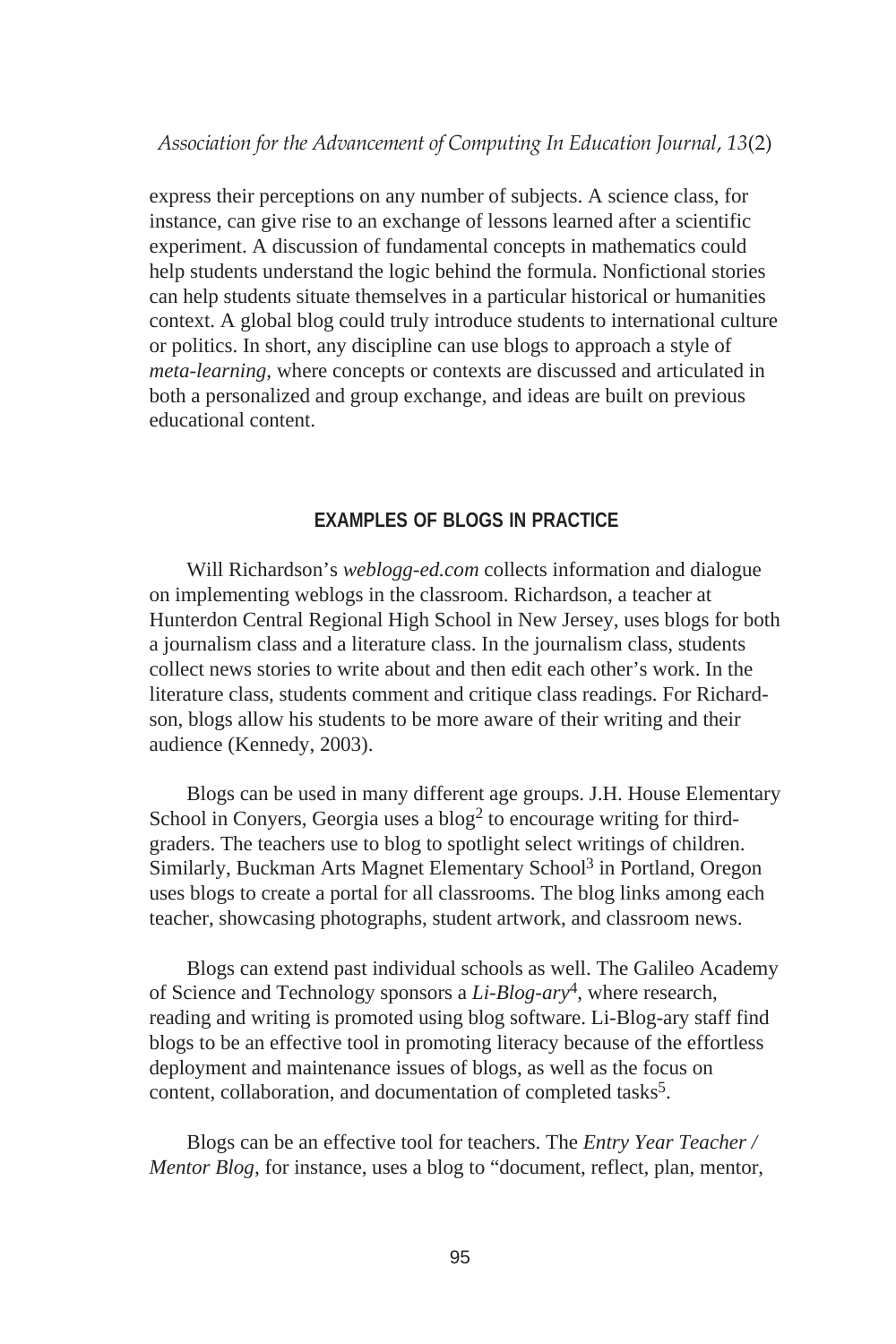analyze and to communicate"<sup>6</sup> between new teachers and mentors, providing guidance and support. There are daily discussions, advice for lesson planning, or preparing for certification exams, and even ways to save time. Users find this blog to not only be an effective form of communication, but also an excellent way to archive knowledge, creating an institutional history.

In these examples, the flexibility and scalability of blogs quickly emerge. Blogs are not limited to individual classes or even entire schools, resonating the power of online community building. Blogs can be used to promote reading and writing, to showcase the work of students, or to exchange ideas among students, teachers, or school administrators. In sum, blogs exemplify that online content creation is only limited by the creativity of its users.

#### **CONCLUSION**

Weblogs provide an excellent opportunity for educators to advance literacy through storytelling and dialogue. Storytelling and literacy are the foundation of language development, and more so, the foundation of learning. Telling stories remains important from childhood to adulthood because stories allow people to express experiences and feelings in an engaging way, help them to understand the world around them, and develop and sustain peer relationships. Furthermore, storytelling promotes verbal literacy, one of the most important aspects of education.

The characteristics of Weblogs, such as the personal space it provides and the linkages with an online community, create an excellent computermediated communication context for individual expressions and collaborative interactions in the form of storytelling and dialogue. Ease-of-use and anytime-anywhere access make blogs an excellent tool for educators. It's easy for bloggers to understand and easy for teachers to implement. It offers an environment where learning is not limited to the classroom; authors can access their blogs when an Internet connection is available. Finally, it's fungible across disciplines—it can be advantageous in the science class as it is in the creative writing class.

Many scholars expect the blogosphere to grow (Henning, 2003; Herring, Scheidt, Bonus, & Wright, 2004; Kumar, Novak, Raghavan, &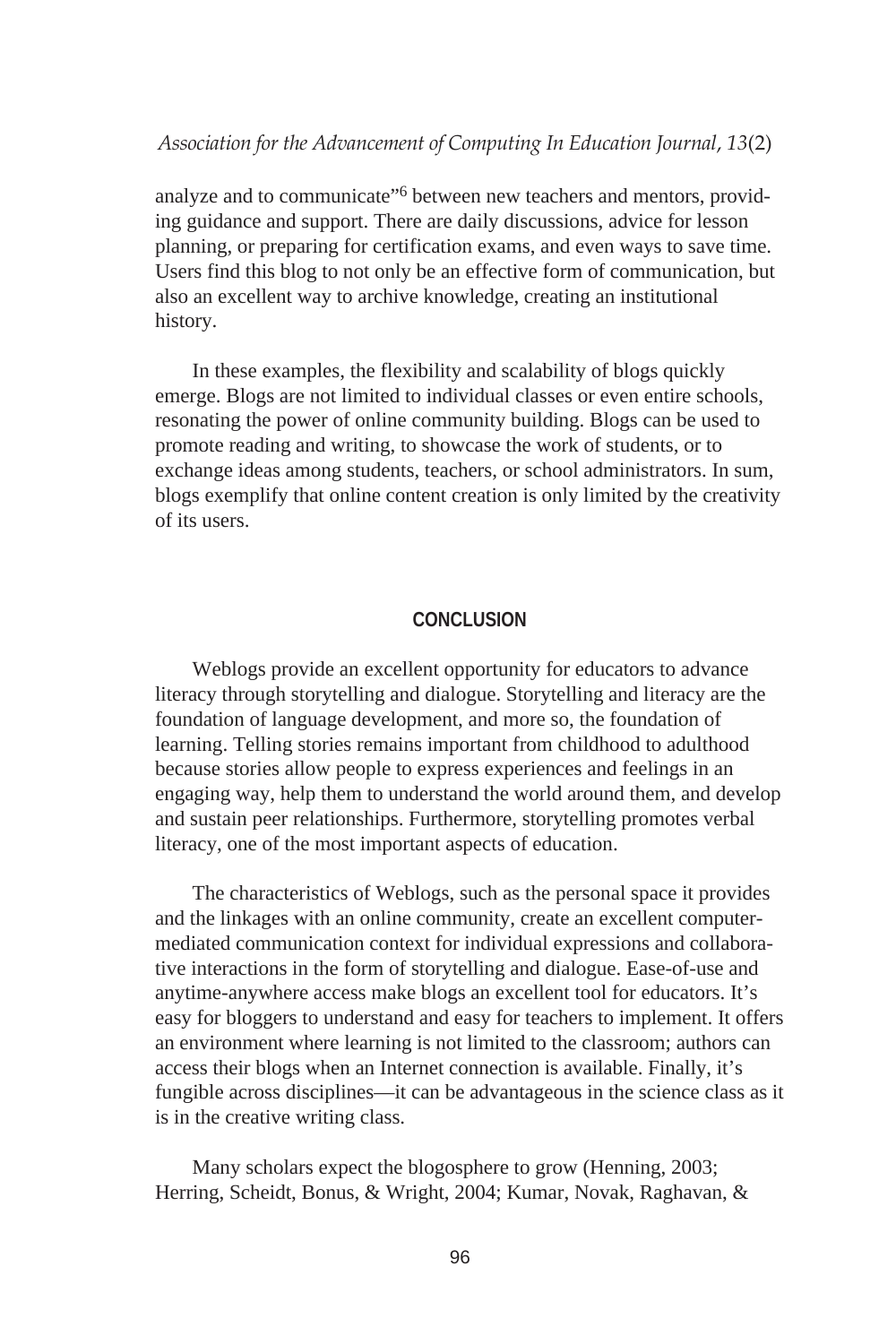Tomkins, 2003). Even current predictions at the size, from one million to almost five million (Greenspan, 2003; Henning, 2003)<sup>7</sup> demonstrate the importance of studying blogs alongside other CMC, especially in light of the ways in which children and adolescents are using the Internet, and the ways in which school administrators, policy makers, and educators can harness CMC to promote learning.

Future research should include studies to reveal language acquisition or learning comprehension and retention when using weblogs. Likewise, understanding similarities and differences among gender, ethnicity, and age groups would help develop more personalized approaches to classroom implementation and enhance the applicability of weblogs in educational settings.

### **References**

- Bransford, J.D., Brown, A.L., & Cocking, R.R. (Eds.). (1999). *How people learn: Brain, mind, experience, and school.* (Expanded Ed.). Washington, DC: National Academy Press.
- Calvert, S.L., Mahler, B.A., Zehnder, S.M., Jenkins, A., & Lee, M.S. (2003). Gender differences in preadolescent children online interactions: Symbolic modes of self-presentation and self-expression. *Applied Developmental Psychology, 24* 627-644.
- Cassell, J. (2002). "We have these rules inside": The effects of exercising voice in a children's online forum. In S. Calvert, A. Jordan & R. Cocking (Eds.), *Children in the digital age: Influences of electronic media on development*. Westport, CT: Praeger.
- Cassell, J. (2004). Towards a model of technology and literacy development: Story listening systems. *Journal of Applied Developmental Psychology, 25*, 75-105.
- Cassell, J., & Ryokai, K. (2001). Making space for voice: Technologies to support children's fantasy and storytelling. *Personal Technologies, 5*(3), 203-224.
- Crystal, D. (2001). *Language and the Internet*. Cambridge, UK: Cambridge University Press.
- Denning, S. (2001). *The springboard: How storytelling ignites action in knowledge-era organizations*. Boston: Butterworth Heinemann.
- Greenfield, P.M., & Subrahmanyam, K. (2003). Online discourse in a teen chatroom: New codes and new modes of coherence in a visual medium. *Applied Developmental Psychology, 24*, 713-738.